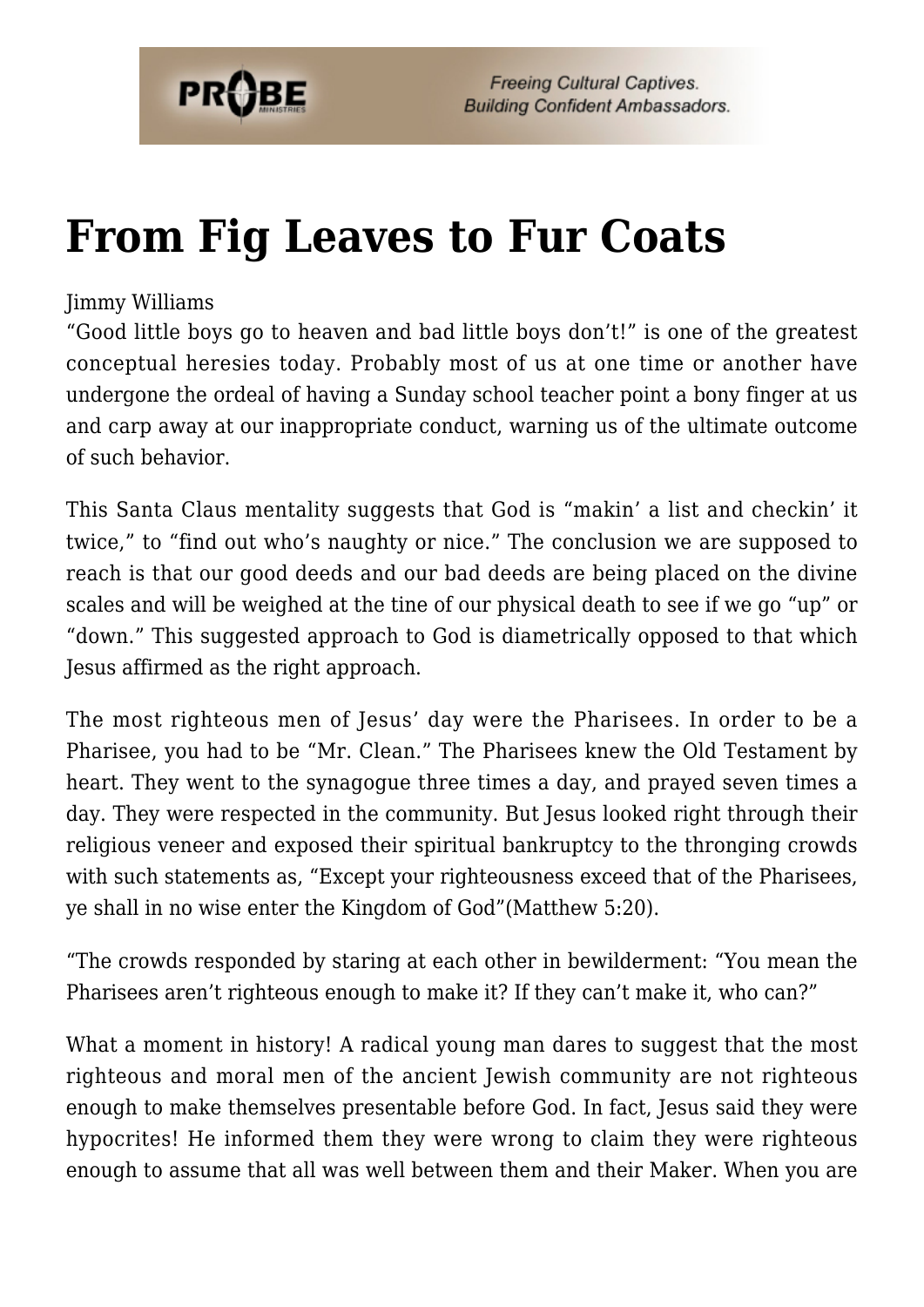

well, you don't need a doctor. The time to consult a physician is when you realize you are sick.

Jesus was pressing the Pharisees to be honest with themselves when He said, "I have not come to call the righteous, but sinners to repentance" (Matthew 9:13).

# **A Mildewed Fig**

When the word "sin" comes up in a conversation, most people look as though someone just slipped them a mildewed fig! Most of us don't know what sin really is, nor do we understand what a sinner is. A sinner is one who has violated the law of God.

Many assert that they try to live by the Ten Commandments, or by some other rule of life. And yet, if we are honest, each of us discovers that we have violated these standards at some point. These codes of behavior are to us what an X-ray machine is to a broken arm. The machine reveals the condition of the arm, but it will not set and knit the bones, nor will it put the arm in a cast. By the same token, the Ten Commandments can only *reveal* to us the condition of our lives; they cannot heal us of sin.

The Pharisee looked at the Law and then at his life and said, "I'm well." Jesus desired them to come up with exactly the opposite conclusion. A person must know he needs help before he will seek it. Everyone has this sin disease. Do not misunderstand me. I am not saying that there is no good at all in humans. There is a great deal of good. The point is merely that this relative human goodness is unacceptable to God.

In Russia they print and circulate rubles, and with those rubles you can buy your dinner, pay your hotel bill and buy things in the shops. But if you took those rubles across the Atlantic Ocean and brought them to America, they would be worthless currency.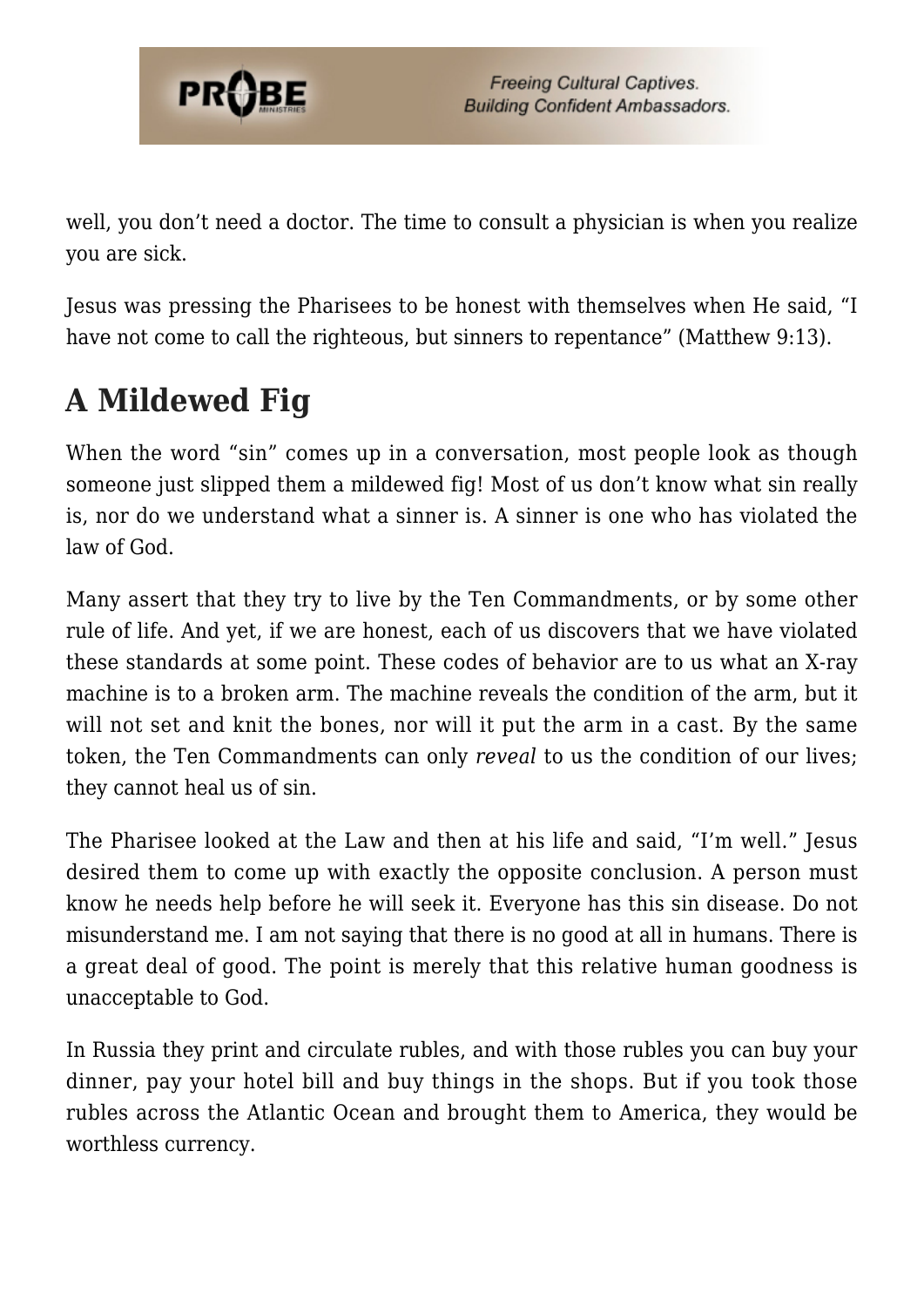

**Freeing Cultural Captives. Building Confident Ambassadors.** 

### **Debased Coinage**

So it is with our characters, our lives. . . all that we have outside of Christ. A person may be a millionaire in character, and that might buy him a high position in this world, but when he crosses the great divide between this life and the next, his character is a debased coinage, and God in His Holiness cannot accept it at all.

It is important than individual comprehends the fact that there are *two* kinds of righteousness. There is a righteousness of men, and a righteousness of God. The apostle Paul, who was a Pharisee, finally recognized these two distinct types of righteousness when he said that the desire of his life was to "be found in Him, not having my *own* righteousness, which is of the law, but that which is through the faith of Christ, the righteousness which is of God by faith" (Philippians 3:9).

He saw clearly the predicament of his Jewish brethren when he wrote with a broken heart to the Romans, "Brethren, my heart's desire and my prayer to God for Israel is that they might be saved. For I bear them witness that they have a zeal for god, but not according to knowledge. For being ignorant of *God's* righteousness, and seeking to establish their own, they have not submitted themselves unto the righteousness of God. For Christ is the end of the law for righteousness to everyone who believes" (Romans 10:1-4).

## **Failing "Home Economics 101"**

In the Old Testament account of Adam and Eve, there is a vivid imagery of these two kinds of righteousness. After Adam and Eve had disobeyed God, they hid in the bushes in shame. They took out needle and thread, and began sewing fig leaves together to clothe themselves with some kind of garment or covering. God came walking in the cool of the garden, desiring His regular fellowship with them, but Adam was in the bushes with Eve. . .flunking the first home economics course ever offered! God looked at the flimsy, pathetic clusters of fig leaves which had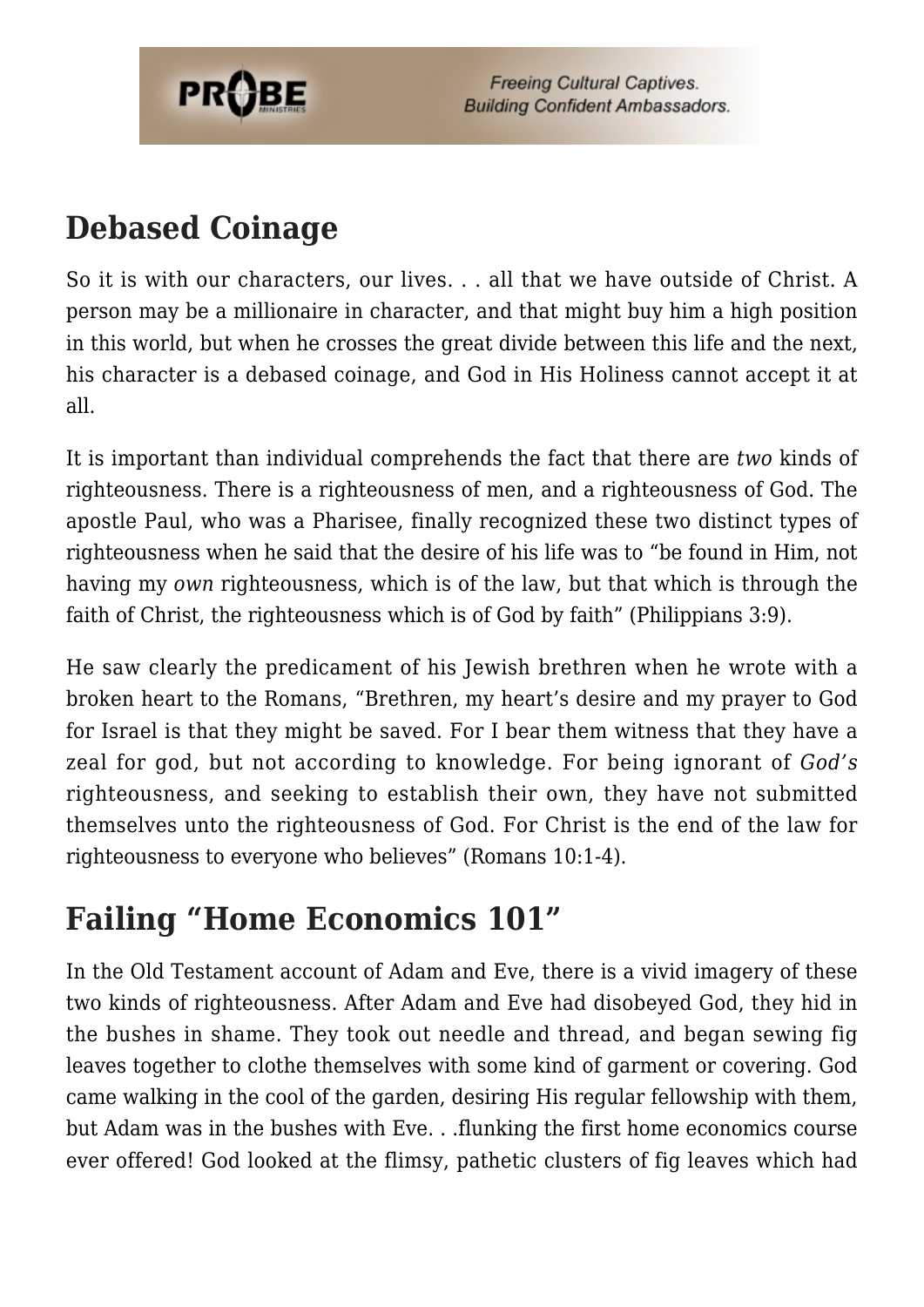

been hastily sewn together by the guilty couple, and in short, thoroughly censored their effort.

The account goes on to say that God took animals and made garments from their skins for Adam and Eve. While morality and human goodness are to be commended, God makes it clear from the very beginning that man, in his own efforts, does not have the ability to make himself presentable before God.

It was Charles Haddon Spurgeon who said "Man is basically a silkworm. A spinner and a weaver… trying to clothe himself … but the silkworm's activity spins him a shroud."

So it is with man. Philosophy, philanthropy, asceticism, religion, ethics, or any other system which seeks to gain the approval of God is the "fig leaf" approach. This was the error of those fellow Israelites for whom Paul grieved, those who were trying to establish their own righteousness, without recognizing that another kind of righteousness was available them by faith: ". . .and that not of yourselves, it is the gift of God, not as a result of works, lest any man should boast"(Ephesians 2:8,9). "Works" righteousness is what religion is all about. Works righteousness is spelled **"DO!"** "Faith" righteousness is what Christianity is all about. Faith righteousness is spelled **"DONE!"** Jesus cried triumphantly from the cross, "It is finished!" The work which the Father had given Him to do was completed at the cross. A bridge, a way of access–by His sacrificial death–had been constructed between God and man, and it was now open for business.

That is why the cross is so important to each individual. If one can find God through his own efforts and good deeds, then God made a terrible mistake at Calvary. He allowed His Son to die a substitutionary death for the world that was not truly needed. The choices of approaching God are then left to each person. One can accept the death of Christ on his behalf, or he must pay with his own death. How presumptuous for anyone to think himself qualified to provide salvation for himself when the standard each must meet is God's perfection. Who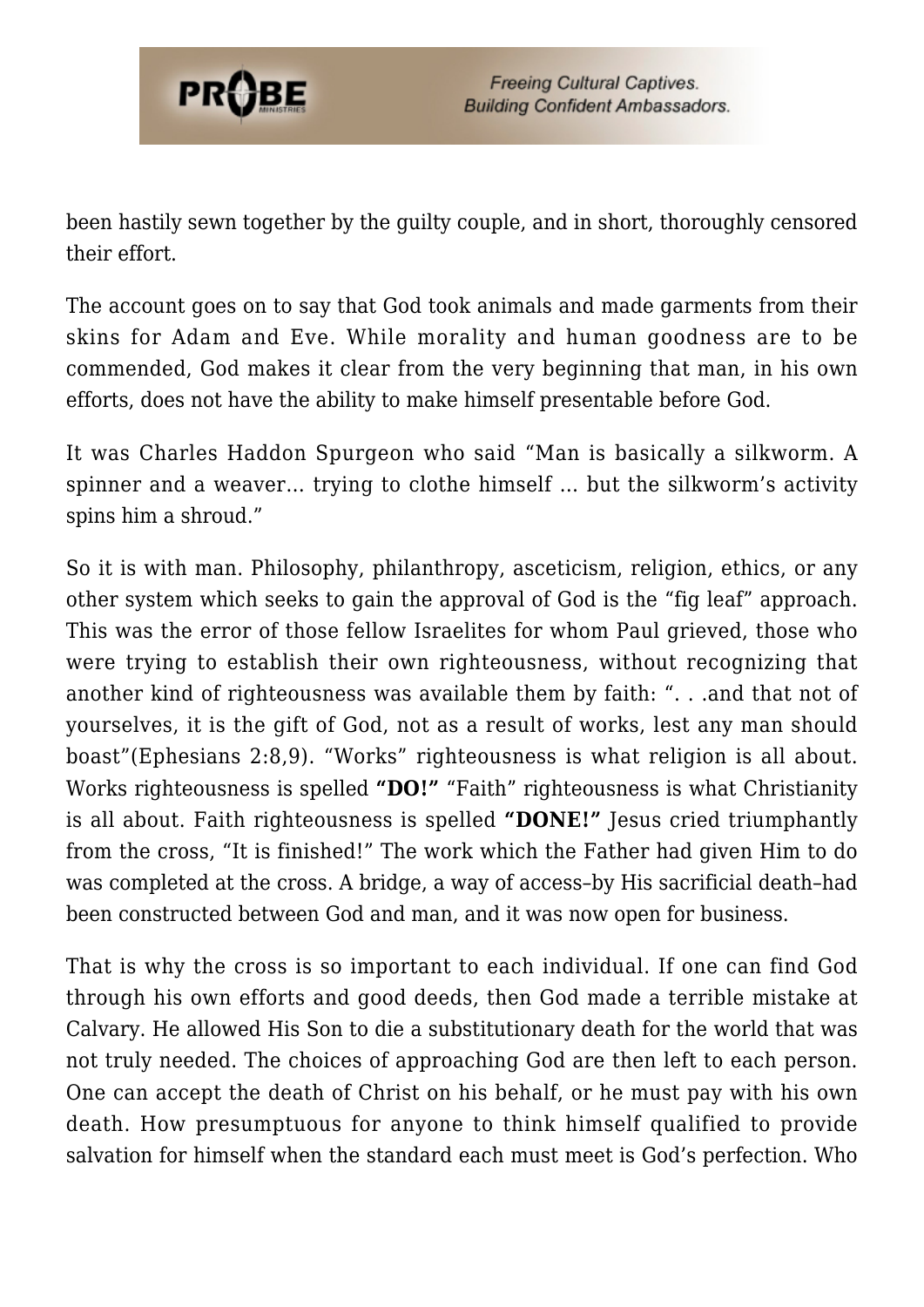

can match that? It is a goal so far away that no one can reach it. The Grand Canyon is 6 to 18 miles across, 276 miles long, and one mile deep. The world's record in the long jump, set by Mike Powell at the 1991 Olympics, is 29′ 4 ".

Yet the chances of a man jumping from one side of the Grand Canyon to the other are greater than the chance of a man establishing fellowship with God through his own efforts.

# **A "God-Original"**

What God has to offer is *free*. It is a gift which is not deserved by any man, nor could any man ever *repay* what the gift is worth. Man has been dealt with in grace and love. The only thing that man is asked to do is acknowledge that he has broken the laws of God, to acknowledge that God made things right through His son at the cross, and accept His forgiveness.

He is requested to lay aside his own fig-leaf garment and to be clothed with a "God-original" garment made possible by the slaying of the Lamb. God wants to clothe every person with the righteousness of *Christ.*

This is what Jesus was referring to in a parable concerning a wedding feast which a king was having for his son: "So the servants went out into the highways, and gathered together all, as many as they found, *both good and bad:* and the wedding was furnished with guests. And when the king came in to see the guests, he saw there a man who had not on a wedding garment. And he said unto him, Friend, how come you are here not having a wedding garment?' And he was speechless. Then said the King to the servants, Bind him hand and foot, and take him away and cast him into outer darkness; there shall be weeping and gnashing of teeth!'" (Matthew 22:1-13).

In a society where the hue and cry is "take it off<sup>3</sup>/<sub>4</sub>take it all off," it is ironic that God is saying the very same thing. He does not want us to cover ourselves–to hide what we really are. He wants us to acknowledge what we are and accept with a